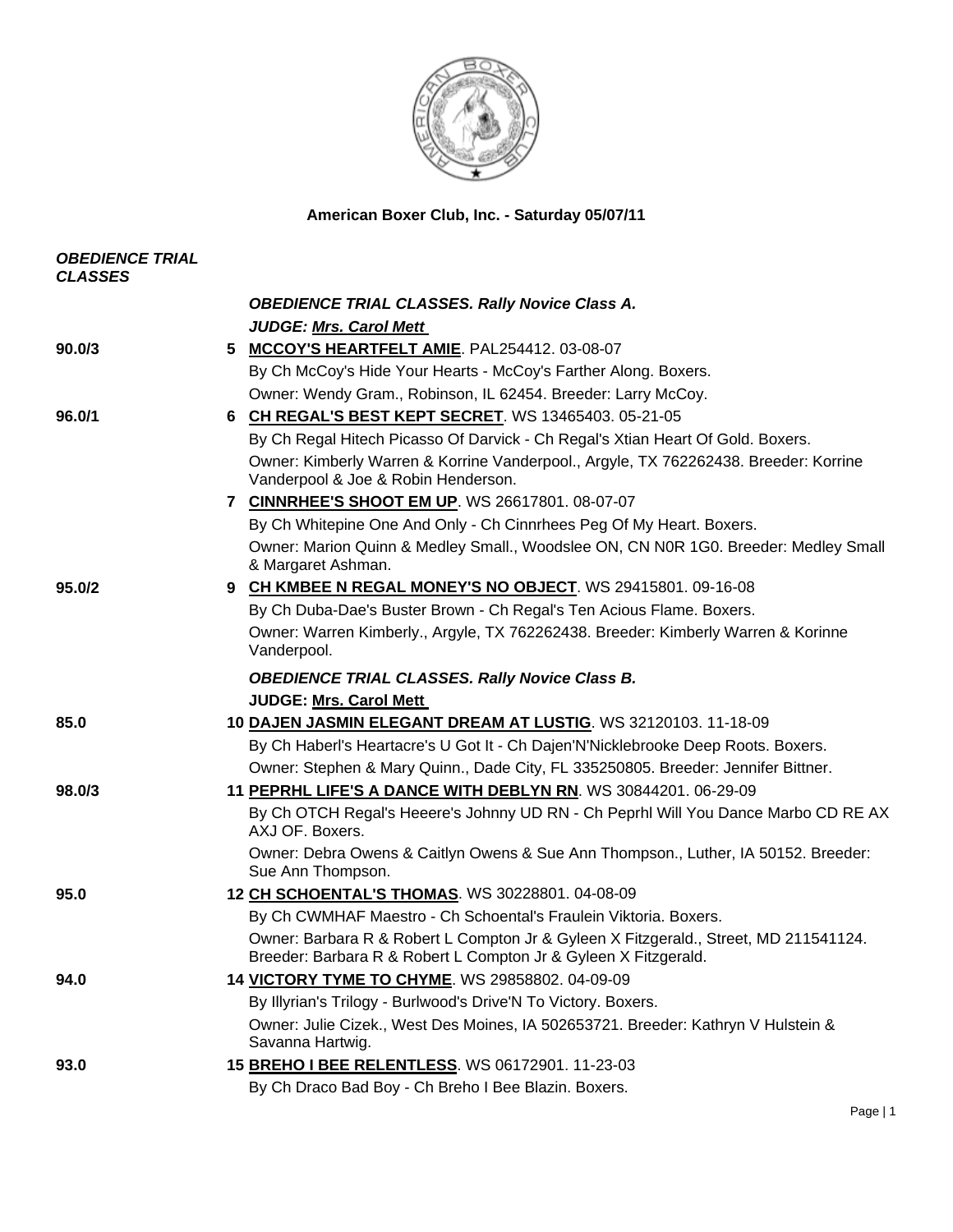|         | Owner: Brenda Stuckey., Jonesboro, LA 712515418. Breeder: Brenda Stuckey & Theresa<br>Galle.                                        |
|---------|-------------------------------------------------------------------------------------------------------------------------------------|
| 92.0    | 16 TEALCREST'S HELLFIGHTER. WS 32322504. 10-27-09                                                                                   |
|         | By Ch Tealcrest's Luck Of The Irish - Miro-Tealcrests Whats Ur Name. Boxers.                                                        |
|         | Owner: Jennifer & Todd Graham., Kennesaw, GA 301524668. Breeder: Jill Hootman & Robin<br>Kennedy.                                   |
| 93.0    | 17 SWEET GEORGIE'S BELLE OF THE BALL UD MX MXJ. WS 13466602. 06-25-05                                                               |
|         | By Ch Elm Runs At Heart Acre - Sweet Georgie Girl UDX2 MX MXJ. Boxers.                                                              |
|         | Owner: James P & Ruth M Hutchins., Cincinnati, OH 45224. Breeder: Ruth M Hutchins &<br>James P Hutchins.                            |
| 85.0    | 18 CINNRHEE HEARTACRE RAISNA RUKUS. WS 33803401. 08-15-09                                                                           |
|         | By Ch K Park Heart Acre At CinnRhee - CinnRhee Heart Acre Time For Joy. Boxers.                                                     |
|         | Owner: Medley H Small & Leah Quiring., Dresden ON, CN N0P 1M0. Breeder: Medley H<br>Small & Margaret R Ashman.                      |
|         | 19 LUSTIG CHLOE'S LUCKY DAY. ILP160633. 05-01-07                                                                                    |
|         | Boxers.                                                                                                                             |
|         | Owner: Stephen & Mary Quinn., Dade City, FL 335250805. Breeder: .                                                                   |
| 98.0/2  | 20 SUNCHASE'S SIMPLY SPECIAL NEVA RN. WS 28777103. 12-03-08                                                                         |
|         | By Ch KG Halcyon Fire King - Sunchase Simply Eclipsed. Boxers.                                                                      |
|         | Owner: Brenda Staley., Monrovia, IN 46157. Breeder: Rhoda Goselin.                                                                  |
| 100.0/1 | 21 JEAMAR'S MAKIN' MISCHIEF. WS 24618503. 12-29-07                                                                                  |
|         | By Ch Aracrest Rewynd Holly Lane - Ch Hi-Tech's Genesis Of Jeamar. Boxers.                                                          |
|         | Owner: Mary Lou Carroll & Jean H Mattheiss., Ellicott City, MD 210424826. Breeder: Mary<br>Lou Carroll & Jean H Mattheiss.          |
| 95.0    | 22 CEDARLIN'S REGAL BEGINNINGS. WS 30892106. 06-15-09                                                                               |
|         | By Ch Naja's Enterprise Of Summer - Ch Regal's Full Of Ten Der Grace CD RE OJP NFP.<br>Boxers.                                      |
|         | Owner: Eric & Rebecca Gilchrist., North Liberty, IA 52317. Breeder: Rebecca Gilchrist &<br>Korinne Vanderpool.                      |
| 92.0    | 23 CH FIRESTAR'S INDIAN WARRIOR. WS 23151705. 08-14-07                                                                              |
|         | By Ch Garnsey's High Tide - Ch Firestar's Indian Summer CD RN. Boxers.                                                              |
|         | Owner: Sandra J Johnson & Diane E Boyle., Lemont, IL 604394633. Breeder: Sandra J<br>Johnson & Diane E Boyle.                       |
| 97.0/4  | 24 PHEASANT HOLLOW'S NEXT TOP MODEL. WS 32407604. 11-16-09                                                                          |
|         | By Ch Pheasant Hollow's Macho Camacho - Twin Ponds Elegance Of Pheasant Hollow.<br>Boxers.                                          |
|         | Owner: Mary Wanzer & Kerry & Allison Jones., Brockport, NY 14420. Breeder: Robert &<br>Patricia Detoro & Kerry & Allison Jones.     |
| 96.0    | 25 CYNTECH'S VIVA LA VITA INTEGRA. WL 292758CAN. 05-02-09                                                                           |
|         | By Ch Summer's Blackjack Of Shadigee - Country Time's Black Pearl. Boxers.                                                          |
|         | Owner: Joanne M Klauer., Calgary AB, CN T3G 5Z5. Breeder: Cindy Thomas.                                                             |
| 95.0    | 26 CH ZEPHYR & LEMKO'S TURN BACK TIME. WS 15665701. 10-26-07                                                                        |
|         | By Ch Golden Haze's Tuxedo - Tahiti Sunrise. Boxers.                                                                                |
|         | Owner: Sharon Simpson & Jerry & Linda Huffman & Susan Blue., Ruther Glen, VA<br>225462045. Breeder: Sharon Simpson & Jessica Kozel. |
| A       | 27 DAJEN JASMIN ELEGANT DREAM. WS--32120103. 11-18-09                                                                               |
|         | By Ch Haberl's Heartacre's U Got It CD RN - Ch Dajen'N'Nicklebrooke Deep Roots. Boxers.                                             |
|         | Owner: Stephen & Mary Quinn., Dade City, FL 33525. Breeder: Jennifer Bittner.                                                       |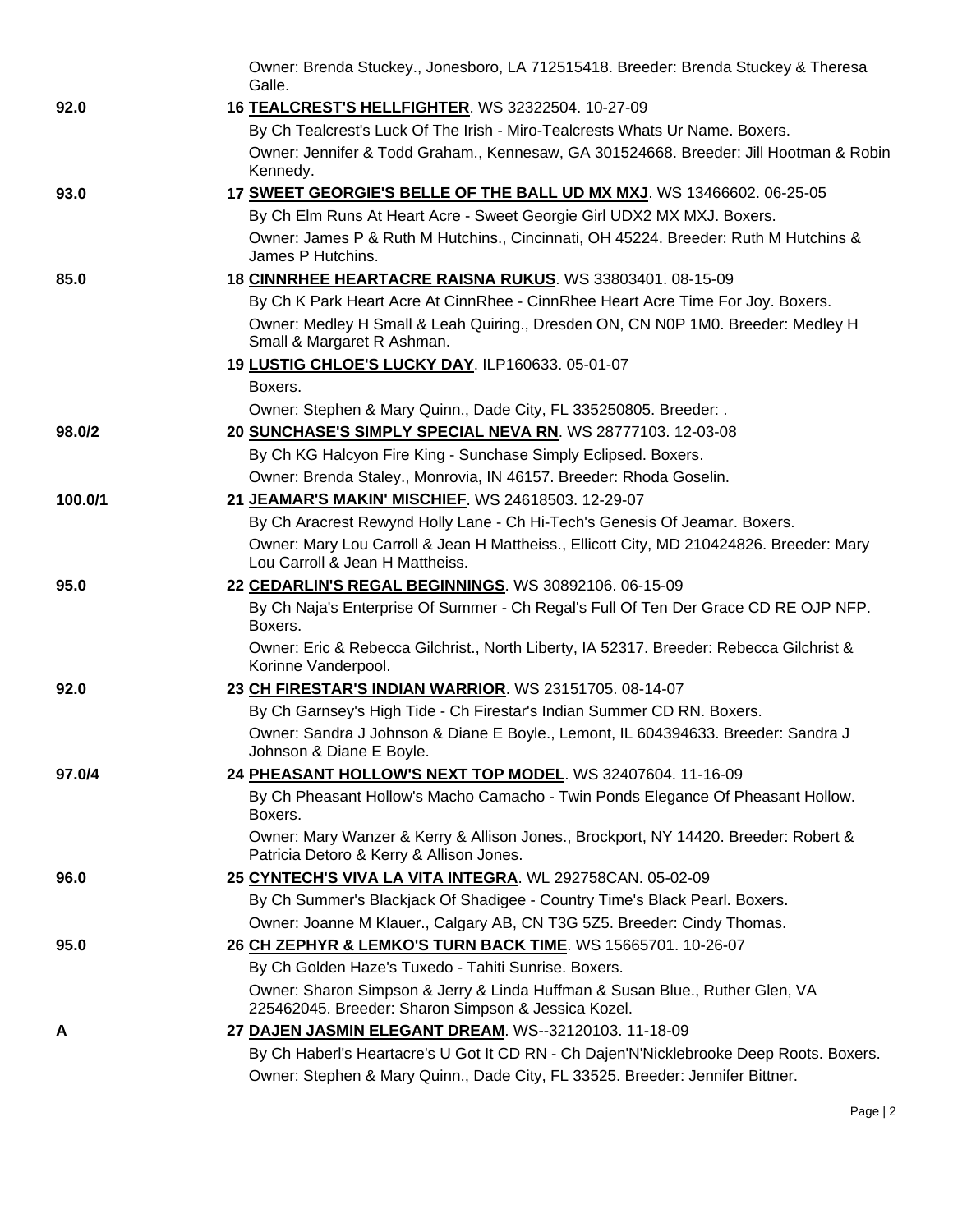|        | <b>OBEDIENCE TRIAL CLASSES. Rally Advanced Class A.</b>                                                                                          |
|--------|--------------------------------------------------------------------------------------------------------------------------------------------------|
|        | <b>JUDGE: Mrs. Carol Mett</b>                                                                                                                    |
| 98.0/3 | 28 WOLFCREEKS AND THE CROWD ROARED RN. WS 32525903. 01-02-10                                                                                     |
|        | By Ch Raklyns The Bronx MVP At Third - Ch Schmidts Pied Piper Of Heart Acre. Boxers.                                                             |
|        | Owner: Dr Leslie A Myers DVM., Sharon Center, OH 442740330. Breeder: Glenn Yeager &                                                              |
|        | Cindy Yeager & Juli Scmidt.                                                                                                                      |
|        | 29 CHERKEI'S BUSY BEING AWOL RN CA. WS 33485302. 02-03-09                                                                                        |
|        | By Ch Bravo N Sunset Stealing Time - Ch Cherkei Cotton Crinoline. Boxers.                                                                        |
|        | Owner: Todd Bucha., Marietta, GA 300641224. Breeder: Marjorie Ross & Cheryl Robbins &<br>Keith Robbins.                                          |
| 99.0/1 | 30 VALLEY'S BOLD KNIGHT AX AXJ. WS 13383301. 05-31-05                                                                                            |
|        | By Ch Summer's Blackjack Of Shadigee - Magic In Paradise AX AXJ. Boxers.                                                                         |
|        | Owner: Rosemarie Right., Royesboro, PA 19468. Breeder: Rosemarie Right.                                                                          |
| 93.0/3 | 31 PRIZMS TAZMANIAN DEVILFIRE RN NA NAJ. WS 25804205. 03-12-08                                                                                   |
|        | By Ch Amity Halls All About Me - Prizms Stolen Jewel. Boxers.                                                                                    |
|        | Owner: Robyn Ginther., Walnutport, PA 180889373. Breeder: Carla Amsdell.                                                                         |
| 93.0/4 | 32 CARMONDENE ALIADIERE VIA ABYTHORN RN. WS26756502. 01-26-08                                                                                    |
|        | By Abythorn Dijon - Taranut Loggin On To Carmondene. Boxers.                                                                                     |
|        | Owner: Kimberly Peterman & Kti Jensen., Columbia, MO 652024318. Breeder: Carol Moncur-<br>Drysdale.                                              |
|        | <b>OBEDIENCE TRIAL CLASSES. Rally Advanced Class B.</b>                                                                                          |
|        | <b>JUDGE: Mrs. Carol Mett</b>                                                                                                                    |
| 97.0/4 | 34 WINSTON CDX GN RE. ILP159730. 01-05-05                                                                                                        |
|        | Boxers.                                                                                                                                          |
|        | Owner: Julie Cizek., West Des Moines, IA 502653721. Breeder: .                                                                                   |
| 79.0   | 35 STALEY'S BRIAN BOZWORTH RN. PAL203128. 01-27-08                                                                                               |
|        | Boxers.                                                                                                                                          |
| 98.0/3 | Owner: Charles Staley & Brenda Staley., Monrovia, IN 46157. Breeder: .<br>36 LEMKO'S SHOOTIN' STAR AT ROCKET BN RN AX OAJ. WS 25569907. 02-20-08 |
|        | By Twinkle Star V. Eurozone - Ch Lemko's Rising Sun. Boxers.                                                                                     |
|        | Owner: Kerry Rodgers., Georgetown, TX 786339342. Breeder: Jessica Kozel.                                                                         |
| 94.0   | 37 CHESHIRE'S LITTLE SECRET. PAL204436. 07-22-08                                                                                                 |
|        | Boxers.                                                                                                                                          |
|        | Owner: Jennifer Kimberlin., Republic, MO 657382250. Breeder: .                                                                                   |
| A      | 39 DORADO'S RES INTEGRA CDX RA. WR 06833002. 11-18-01                                                                                            |
|        | By Ch Mephisto's Law And Order - Ch Dorado's Win A Dream. Boxers.                                                                                |
|        | Owner: Joanne M Klauer., Calgary AB, CN T3G 5Z5. Breeder: Karen Knox.                                                                            |
|        | 41 BRUSH HILL'S BUSY IZZY RN NF OA AXJ. WS 28818309. 01-01-09                                                                                    |
|        | By Ch Adellins Simply Nantess - Ch Brush Hills All Riled Up CDX RN. Boxers.                                                                      |
|        | Owner: Allison Vicuna., East Granby, CT 060269546. Breeder: Ellen Bradley & Jane Tulley.                                                         |
| 99.0/1 | 42 TEALCREST'S HALF A SIXPENCE UDX RN MX MXJ. WS 13710702. 05-20-05                                                                              |
|        | By Ch Masues Out Of Luck - Ch Tealcrest's Pennys From Heaven CDX RA MX MXJ. Boxers.                                                              |
|        | Owner: Mary Nee., Fairview Heights, IL 622083521. Breeder: Jill Hootman.                                                                         |
| 99.0/2 | 43 CHERKEI'S TOO HOT TO HANDLE CD RN MX AXJ OF CA. WS 26680101. 06-06-08                                                                         |
|        | By Ch Reannon CherKei's Turn Up The Volume - Ch Bayview Some Like It Hot. Boxers.                                                                |
|        | Owner: Todd Buchla., Marietta, GA 300641224. Breeder: Cheryl Robbins & Keith Robbins &                                                           |
|        | Romi Cormier & Sheila Cormier.                                                                                                                   |